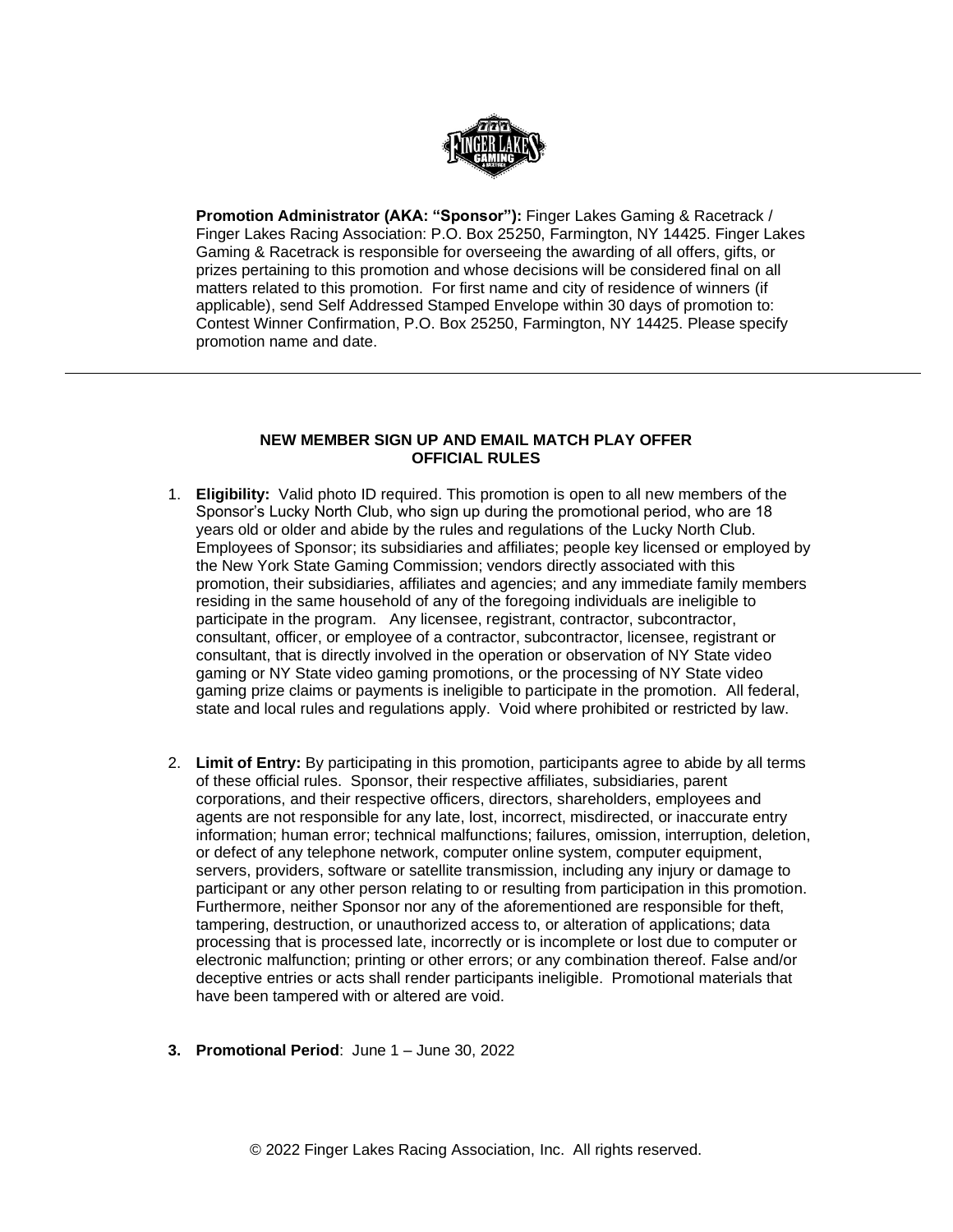## 4. **Method of Entry:**

Sign Up: Upon signup, all new members will receive a Match Play offer, to be redeemed within one day of signup.

Cash Drawings: New Members will be eligible to earn entries into a monthly cash drawing, to be completed on the first of the month following signup (one base point = one entry). Winner will be announced at 9pm on July 1, 2022.

If the player has played with their Lucky North Club Card inserted on the day of, and prior to, the drawing.at 9pm, they will receive the full \$1,000 prize if selected. If not, the winner will receive \$500 cash instead.

Email Offer: New Lucky North Members who supply a valid email address during sign-up will receive an email to receive an additional Match Play offer, to be redeemed during the valid period stated on the email.

## 5. **Offer / Prizes:**

Sign Up: Match Play \$10 Cash for \$20 Free Play

Cash Drawings: \$1,000 Cash (\$500 if no drawing day play)

Email Offer: Match Play \$10 Cash for \$20 Free Play

## **6. Definitions**

Drawing Day Play: To be eligible for the full \$1,000 cash prize, a winner must have played any Finger Lakes video gaming machine with their Lucky North Club Card on the day of, and prior to, the drawing.

- 7. **Restrictions:** Offer may be suspended and replaced with a different promotion at Sponsor's discretion. Offer is non-transferable and may not be combined with other newsign-up offers unless otherwise stated.
- 8. **Acceptance:** Valid identification must be presented prior to receiving any offer, gift, or prize related to this promotion. Winners of prizes are subject to all restrictions, expiration dates and liabilities appearing in these rules. Winners may be subject to verification to ensure compliance with these official rules prior to receiving any prize related to this promotion. Any violation of these official rules may result in prize being withdrawn or void. Winners may be required to complete, execute and return an Affidavit of Eligibility/ Release of Liability, a Publicity Release, and a completed IRS W-9 form prior to receipt of a prize. Failure to return all required documents may result in the winner being disqualified and an alternate winner being selected. No substitution for any offer, gift, or prize relating to this promotion will be permitted unless otherwise stated in these official rules. If necessary due to unavailability, an item of equal or greater value may be awarded at the discretion of the Sponsor. Any offers, gifts, or prizes relating to this promotion are non-transferable, assignable or redeemable for cash, unless otherwise stated. Participation in this promotion and acceptance of any offers, gifts, or prizes pertaining to this promotion constitutes permission for Sponsor o use the participant's name, photograph, likeness, statements, biographical information, voice and residence address (city and state), in all forms of media, in perpetuity, without notice or compensation.
- 9. **Terms or Conditions**: Promotion does not apply to any racing wagering activity tracked through use of a Lucky North Card or otherwise. In drawings where multiple winners are selected (including alternates chosen in case of disqualification), final prize positioning shall be based on the order drawn. No duplicates, reproductions or facsimiles will be